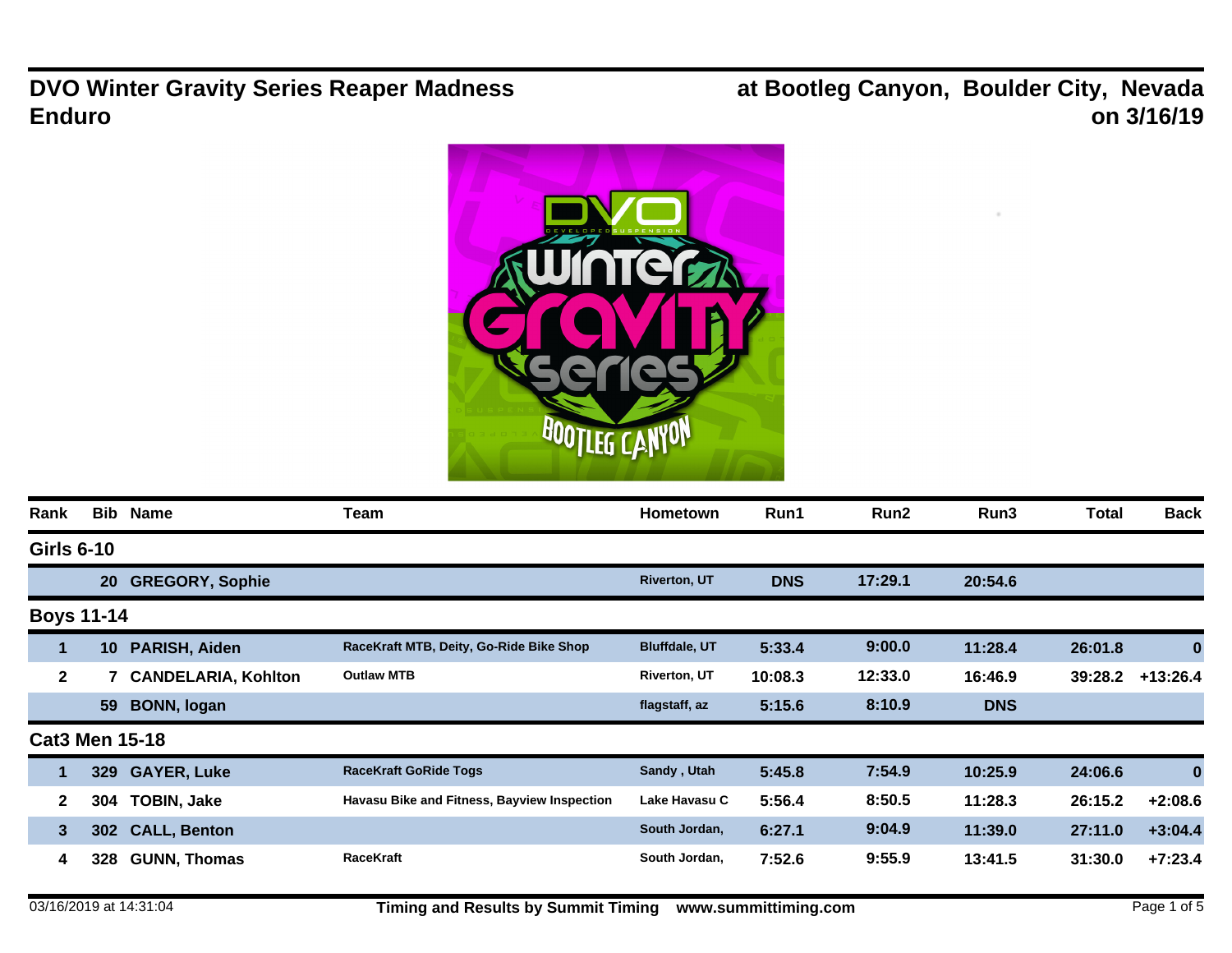| Rank                  |                                                                                    | <b>Bib Name</b>               | <b>Team</b>                                          | <b>Hometown</b>      | Run1       | Run2       | Run3       | <b>Total</b> | <b>Back</b>      |
|-----------------------|------------------------------------------------------------------------------------|-------------------------------|------------------------------------------------------|----------------------|------------|------------|------------|--------------|------------------|
| <b>Cat2 Men 15-18</b> |                                                                                    |                               |                                                      |                      |            |            |            |              |                  |
| 1                     |                                                                                    | 238 HANSEN, Emitt             | <b>Eminent Cycles / DVO</b>                          | San Marcos, c        | 4:52.3     | 7:27.1     | 9:31.4     | 21:50.8      | $\bf{0}$         |
| 2                     | 206                                                                                | <b>THOMPSON, Wyatt</b>        | mtbwithkids.com /// Pixelcrane                       | Salt Lake City,      | 5:05.3     | 7:49.3     | 10:07.1    | 23:01.7      | $+1:10.9$        |
| $\mathbf{3}$          | 203                                                                                | <b>OCHOA, Timothy</b>         | RaceKraft / Go-Ride                                  | Sandy, UT            | 5:11.8     | 7:57.9     | 10:08.2    | 23:17.9      | $+1:27.1$        |
| 4                     |                                                                                    | 205 PARISH, Alex              | RaceKraft MTB, Deity, Go-Ride Bike Shop              | <b>Bluffdale, UT</b> | 5:16.2     | 8:28.0     | 10:29.1    | 24:13.3      | $+2:22.5$        |
| <b>Cat1 Men 15-18</b> |                                                                                    |                               |                                                      |                      |            |            |            |              |                  |
| 1                     | 155                                                                                | COOK, ryder                   | all mountain cyclery                                 | henderson, ne        | 4:35.7     | 7:27.7     | 9:34.2     | 21:37.6      | $\bf{0}$         |
|                       | 100                                                                                | <b>SPENCER, Carson</b>        | laketownbikes/gt racing                              | Draper, UT, Uta      | <b>DNS</b> | <b>DNS</b> | <b>DNS</b> |              |                  |
|                       | 105                                                                                | <b>MARKEWITZ, Julien</b>      | TLD, Santa Cruz Bicycles, Oakley, LakeTown           | salt lake city,      | <b>DNS</b> | <b>DNS</b> | <b>DNS</b> |              |                  |
|                       |                                                                                    | Cat2 Women 15-29              |                                                      |                      |            |            |            |              |                  |
|                       |                                                                                    | 233 STEELE, Zo <sup>*</sup> « | RaceKraft/Go-Ride.com                                | Sandy, UT            | 7:21.9     | 10:28.6    | 13:12.3    | 31:02.8      | $\bf{0}$         |
| <b>Cat3 Men 19-29</b> |                                                                                    |                               |                                                      |                      |            |            |            |              |                  |
| 1                     |                                                                                    | 312 TIBBITTS, Tyler           |                                                      | Chandler, AZ         | 6:03.1     | 8:42.0     | 11:09.0    | 25:54.1      | $\boldsymbol{0}$ |
| $\mathbf{2}$          | 311                                                                                | STOUT, Dylan                  | Southwest Bikes, Arc-Iris, Apache Pine               | Las Vegas, NV        | 5:58.8     | 8:33.6     | 13:26.0    | 27:58.4      | $+2:04.3$        |
| 3                     | 307                                                                                | JORDAN, Jacob                 | <b>AZFREERIDE / C57RACING</b>                        | <b>LAKE HAVAS</b>    | 6:39.0     | 9:33.4     | 12:15.8    | 28:28.2      | $+2:34.1$        |
| 4                     | 308                                                                                | <b>MILLS, David</b>           | <b>BISON.ONE RACING / BILLS BIKE &amp; RUN / KLI</b> | Idaho Falls, ID      | 6:33.7     | 9:49.0     | 12:45.1    | 29:07.8      | $+3:13.7$        |
| 5                     | <b>310</b>                                                                         | <b>STEENBOCK, Christopher</b> | <b>C57RACING.COM, AZ FREERIDE, KMG RACIN</b>         | Lake Havasu C        | 7:48.9     | 9:13.0     | 12:33.0    | 29:34.9      | $+3:40.8$        |
| 6                     |                                                                                    | 309 NEWBERRY, Casey           | <b>BISON.ONE RACING / BILLS BIKE &amp; RUN / KLI</b> | Ammon, ID            | 7:32.0     | 9:20.8     | 12:42.8    | 29:35.6      | $+3:41.5$        |
| <b>Cat2 Men 19-29</b> |                                                                                    |                               |                                                      |                      |            |            |            |              |                  |
| 1                     |                                                                                    | 208 CHAVEZ, Manny             | <b>Gravity young bucks AZ</b>                        | Phoenix, AZ          | 5:11.8     | 7:36.6     | 9:36.9     | 22:25.3      | $\bf{0}$         |
| $\mathbf{2}$          | 236                                                                                | <b>CHAVEZ, JULIO</b>          |                                                      | PHOENIX, AZ          | 5:42.3     | 8:26.3     | 10:55.7    | 25:04.3      | $+2:39.0$        |
| 3                     |                                                                                    | 213 ROBERTS, Chase            |                                                      | La Mesa, CA          | 5:07.1     | 20:32.7    | 11:00.8    |              | 36:40.6 +14:15.3 |
| <b>Cat1 Men 19-29</b> |                                                                                    |                               |                                                      |                      |            |            |            |              |                  |
| 1                     |                                                                                    | 142 FORSTY, Sonny             |                                                      | Reno, NV             | 4:52.3     | 7:23.5     | 9:50.0     | 22:05.8      | $\bf{0}$         |
| $\mathbf{2}$          | 119                                                                                | <b>SULLIVAN, Ryan</b>         | <b>Santa Cruz Bikes</b>                              | Tuolumne, CA         | 4:49.8     | 7:26.4     | 9:58.9     | 22:15.1      | $+9.3$           |
| $\mathbf{3}$          | 114                                                                                | <b>DICKTEN, Nicolas</b>       | <b>Sports Basement &amp; UNR</b>                     | San Ramon, C         | 5:01.1     | 7:26.0     | 10:25.5    | 22:52.6      | $+46.8$          |
| 4                     |                                                                                    | 120 SUSSMAN, Larry            | <b>Nevada Cycling</b>                                | Reno, NV             | 4:53.5     | 7:39.7     | 10:41.0    | 23:14.2      | $+1:08.4$        |
|                       | 03/16/2019 at 14:31:04<br>Timing and Results by Summit Timing www.summittiming.com |                               |                                                      |                      |            |            |            | Page 2 of 5  |                  |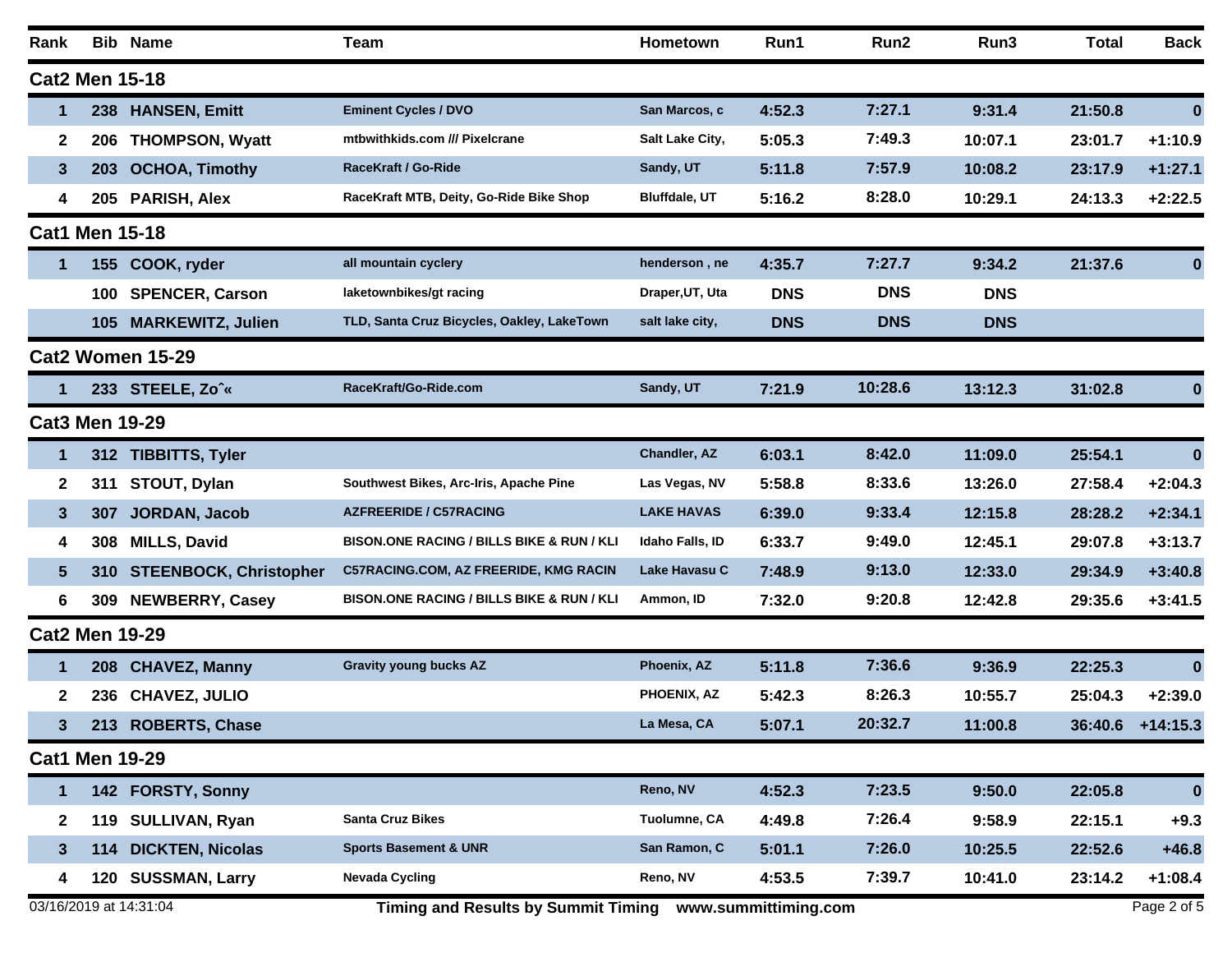| Rank            | Bib                   | <b>Name</b>             | Team                                                 | Hometown              | Run1       | Run2       | Run3       | <b>Total</b> | <b>Back</b> |
|-----------------|-----------------------|-------------------------|------------------------------------------------------|-----------------------|------------|------------|------------|--------------|-------------|
| $5\phantom{.0}$ |                       | 112 CAMERON, Mason      |                                                      | chandler, AZ          | 5:07.7     | 7:34.6     | 10:32.5    | 23:14.8      | $+1:09.0$   |
|                 | <b>Cat1 Men 30-39</b> |                         |                                                      |                       |            |            |            |              |             |
| $\mathbf 1$     | 121                   | GOSS, Jesse             | Alchemy bicycles, Sonoran cycles                     | Surprise, AZ          | 5:00.5     | 7:13.0     | 9:33.1     | 21:46.6      | $\bf{0}$    |
| $\mathbf{2}$    | 144                   | <b>MCCONNEL, Hunter</b> |                                                      | Girdwood, Ala         | 4:54.3     | 7:24.2     | 9:49.0     | 22:07.5      | $+20.9$     |
| $\mathbf{3}$    | 151                   | <b>BLOSS, Kenny</b>     |                                                      | Kelseyville, Ca       | 4:29.7     | 7:31.8     | 10:33.4    | 22:34.9      | $+48.3$     |
| 4               | 122                   | JONDLE, Riley           | Footloose Sports/Smith Optics/DVO                    | <b>Mammoth Lak</b>    | 5:34.2     | 8:46.6     | 10:44.1    | 25:04.9      | $+3:18.3$   |
| $5\phantom{.0}$ | 123                   | LEE, Colton             | <b>BISON.ONE RACING / BILLS BIKE &amp; RUN / KLI</b> | Idaho Falls, ID       | 6:05.1     | 8:19.8     | 12:07.5    | 26:32.4      | $+4:45.8$   |
|                 | <b>Cat1 Men 40-49</b> |                         |                                                      |                       |            |            |            |              |             |
| $\mathbf 1$     | 131                   | <b>WINTER, Quinn</b>    | Knolly/DVO/Deity/Maxxis/100%                         | Henderson, NV         | 4:55.0     | 7:45.9     | 10:25.1    | 23:06.0      | $\bf{0}$    |
| $\mathbf{2}$    | 129                   | <b>KNIPE, Rob</b>       | <b>Reggies Bike Shop</b>                             | Phoenix, AZ           | 5:35.6     | 7:55.1     | 11:03.2    | 24:33.9      | $+1:27.9$   |
| 3               | 128                   | <b>CARTER, Aaron</b>    | Leatt                                                | Salt Lake City,       | 5:11.9     | 11:56.3    | 10:55.6    | 28:03.8      | $+4:57.8$   |
|                 | 127                   | <b>BISCHOFF, Gary</b>   | <b>Pedal the Peaks -Silverton</b>                    | <b>DURANGO, C</b>     | <b>DNF</b> | 8:48.2     | 11:44.9    |              |             |
|                 | 130                   | QUIOCHO, Justus         | All mountain cyclery                                 | Henderson, NV         | <b>DNF</b> | <b>DNS</b> | <b>DNS</b> |              |             |
|                 | <b>Cat1 Men 50-59</b> |                         |                                                      |                       |            |            |            |              |             |
|                 |                       | 132 NAUGHTON, Robert    | <b>Shadetree bikes, Niner</b>                        | Flagstaff, AZ         | <b>DNF</b> | <b>DNS</b> | <b>DNS</b> |              |             |
|                 | Cat1 Men 60+          |                         |                                                      |                       |            |            |            |              |             |
|                 |                       | 133 BONDURANT, Bobby    | <b>Truckercoposse</b>                                | <b>Big Bear City,</b> | 6:11.3     | 10:37.6    | 13:26.3    | 30:15.2      | 0           |
|                 | <b>Cat2 Men 30-39</b> |                         |                                                      |                       |            |            |            |              |             |
| $\mathbf{1}$    | 220                   | JOHNSON, Josh           |                                                      | Sandy, UT             | 5:26.2     | 7:58.5     | 10:02.6    | 23:27.3      | $\bf{0}$    |
| $\mathbf{2}$    | 222                   | <b>NESVIG, Nathan</b>   | <b>Pinecraft Racing</b>                              | Prescott, AZ          | 5:29.4     | 8:57.3     | 11:13.1    | 25:39.8      | $+2:12.5$   |
| $\mathbf{3}$    | 217                   | <b>CLEVENGER, AJ</b>    | DVO Suspension, BTO Sports, Mestiza Kitchen          | Oxnard, CA            | 5:40.2     | 9:08.7     | 11:11.8    | 26:00.7      | $+2:33.4$   |
| 4               |                       | 242 SPARE, Richie       |                                                      | Las Vegas, NV         | 5:07.8     | 7:44.5     | 13:33.4    | 26:25.7      | $+2:58.4$   |
| $5\phantom{.0}$ |                       | 224 TILLMAN, Bobby      | <b>Pinecraft Racing</b>                              | Prescott, AZ          | 5:57.3     | 9:01.7     | 13:20.9    | 28:19.9      | $+4:52.6$   |
|                 | <b>Cat2 Men 40-49</b> |                         |                                                      |                       |            |            |            |              |             |
| $\mathbf{1}$    | 229                   | <b>MYERS, John</b>      |                                                      | Golden Valley,        | 5:23.8     | 7:38.0     | 10:02.4    | 23:04.2      | $\mathbf 0$ |
| $\mathbf{2}$    | 247                   | JOY, Braly              | <b>AMC</b>                                           | <b>LAS VEGAS, N</b>   | 5:49.4     | 8:01.6     | 10:34.2    | 24:25.2      | $+1:21.0$   |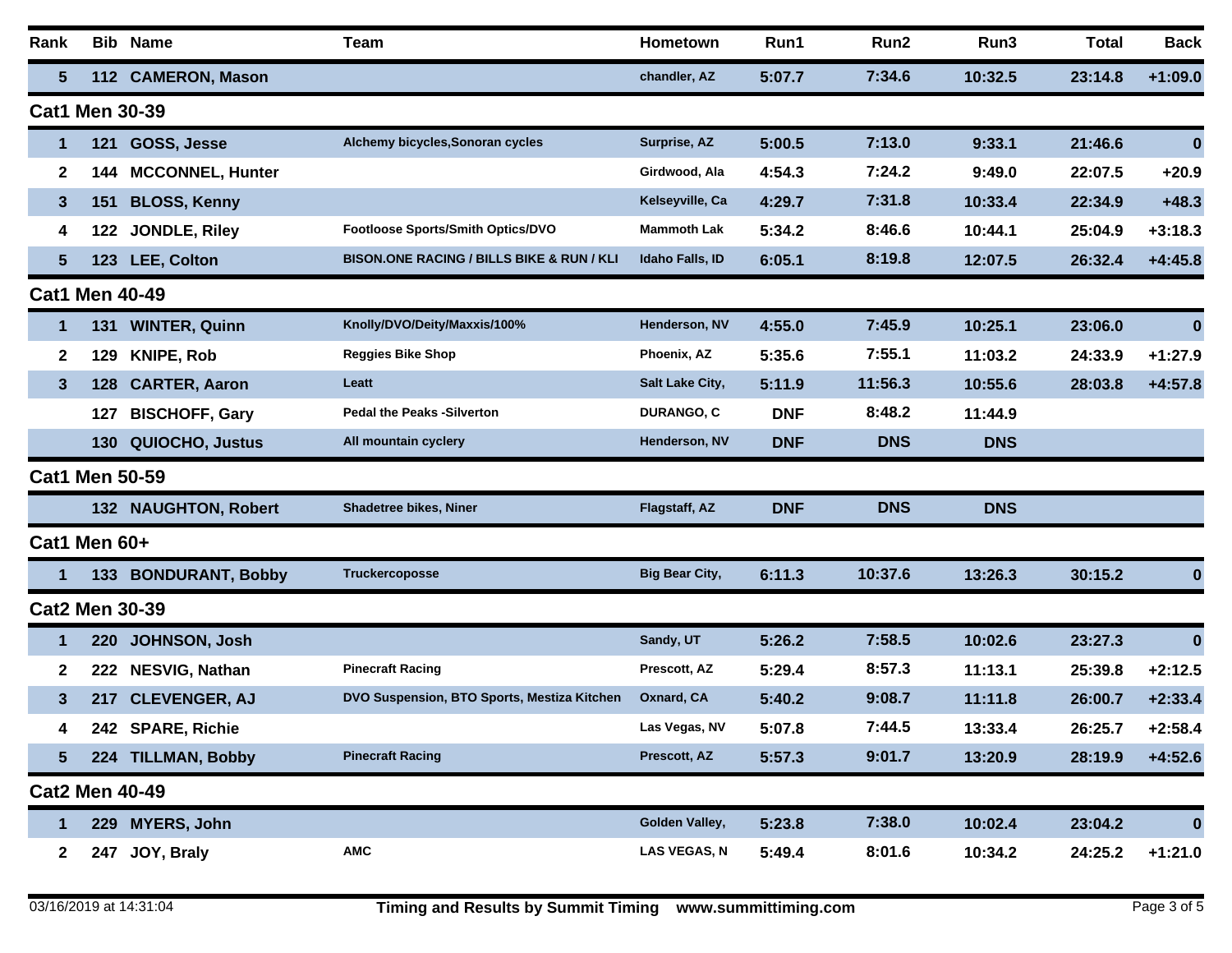| Rank                  |     | <b>Bib Name</b>          | <b>Team</b>                                 | Hometown              | Run1       | Run2       | Run3       | <b>Total</b> | <b>Back</b> |
|-----------------------|-----|--------------------------|---------------------------------------------|-----------------------|------------|------------|------------|--------------|-------------|
| 3                     |     | 230 PETERSON, Clayton    | Ride It Out MTB, DVO Suspension             | YUMA, AZ              | 5:47.3     | 8:29.0     | 10:58.7    | 25:15.0      | $+2:10.8$   |
|                       | 227 | HORAK, ian               | <b>FEA Race Team</b>                        | Henderson, NV         | 10:52.8    | <b>DNS</b> | <b>DNS</b> |              |             |
|                       |     | Cat2 Women 30+           |                                             |                       |            |            |            |              |             |
|                       | 251 | <b>KREBS, kassiopia</b>  | <b>Main Street Bicycles</b>                 | Lakeport, Calif       | 8:55.1     | 10:17.6    | 13:27.9    | 32:40.6      | 0           |
|                       |     | Cat2&3 Men 50-59         |                                             |                       |            |            |            |              |             |
|                       |     | 343 CHANG, H Dumbass     | <b>Dumbass Rasing</b>                       | Las Vegas, NV         | 6:12.4     | 8:29.9     | 10:51.4    | 25:33.7      | 0           |
|                       |     | Cat2&3 Men 60+           |                                             |                       |            |            |            |              |             |
|                       |     | 331 VELAGIC, Nedd        | tesla                                       | Dana Point, C         | <b>DNS</b> | 12:36.4    | 14:54.0    |              |             |
| <b>Cat3 Men 30-39</b> |     |                          |                                             |                       |            |            |            |              |             |
| $\mathbf 1$           |     | 342 LIVERMORE, Brandon   | <b>Elite Team Realty</b>                    | Lake Havasu C         | 6:12.5     | 8:06.8     | 10:40.0    | 24:59.3      | $\bf{0}$    |
| $\mathbf{2}$          | 323 | <b>TAYLOR, Matt</b>      |                                             | <b>Castro Valley,</b> | 5:58.9     | 8:29.2     | 10:42.6    | 25:10.7      | $+11.4$     |
| $\mathbf{3}$          | 341 | <b>ADAMS, Michael</b>    | <b>Guru Suspension/TEP</b>                  | Tucson, AZ            | 5:44.9     | 8:33.2     | 11:11.1    | 25:29.2      | $+29.9$     |
| 4                     | 316 | LAMPHEAR, joseph         | LazyJacob                                   | Tucson, AZ            | 6:35.8     | 8:34.1     | 10:54.0    | 26:03.9      | $+1:04.6$   |
| 5                     | 336 | <b>LOCKE, MARSHALL</b>   | <b>GURU</b>                                 | <b>TUCSON, AZ</b>     | 5:29.2     | 9:02.4     | 11:50.1    | 26:21.7      | $+1:22.4$   |
| 6                     | 340 | <b>ADAMS, Luke</b>       | <b>Guru Suspension</b>                      | Tucson, Arizo         | 8:08.3     | 8:12.1     | 11:02.6    | 27:23.0      | $+2:23.7$   |
| $\overline{7}$        | 300 | <b>BUSH, MICHAEL</b>     |                                             | <b>HENDERSON,</b>     | 6:16.7     | 8:56.4     | 12:31.6    | 27:44.7      | $+2:45.4$   |
| 8                     | 318 | <b>OLSON, Brandon</b>    |                                             | Peoria, AZ            | 6:27.4     | 9:27.2     | 12:20.5    | 28:15.1      | $+3:15.8$   |
| 9                     | 346 | <b>ARROYO, Alvaro</b>    |                                             | Los Angeles,          | 6:45.3     | 9:17.7     | 12:43.3    | 28:46.3      | $+3:47.0$   |
| 10                    | 321 | <b>STRAIT, James</b>     | Alpinerideshop,truckerco,mynesweepers,revgr | Parker, AZ            | 7:33.6     | 10:10.5    | 12:43.6    | 30:27.7      | $+5:28.4$   |
| 11                    | 322 | <b>STRAIT, John</b>      | Alpinerideshop,truckerco,mynesweepers,revgr | Parker, AZ            | 8:00.9     | 10:05.2    | 12:47.4    | 30:53.5      | $+5:54.2$   |
| 12                    | 320 | <b>RODRIGUEZ, Victor</b> |                                             | Avondale, AZ          | 8:12.8     | 10:26.1    | 12:52.2    | 31:31.1      | $+6:31.8$   |
| 13                    | 315 | <b>BRUN, Travis</b>      | <b>Bicycle Accident Attorneys</b>           | Sierra Vista, A       | 9:12.4     | 10:12.8    | 13:46.0    | 33:11.2      | $+8:11.9$   |
|                       |     | 319 PRADO, Aaron         | <b>TUN Cycling</b>                          | Las Vegas, NV         | <b>DNS</b> | <b>DNS</b> | <b>DNS</b> |              |             |
| <b>Cat3 Men 40-49</b> |     |                          |                                             |                       |            |            |            |              |             |
|                       |     | 326 SEXTON, Chris        |                                             | las vegas, NV         | 5:48.0     | 8:28.2     | 10:48.6    | 25:04.8      | 0           |
| $\mathbf{2}$          | 345 | <b>TUNG, Jacob</b>       | <b>Exhale Bikes</b>                         | Flagstaff, AZ         | 7:13.7     | 8:46.5     | 11:02.2    | 27:02.4      | $+1:57.6$   |
| 3.                    | 333 | <b>BECKER, Mike</b>      |                                             | Las Vegas, Nv         | 7:35.8     | 10:14.7    | 12:18.2    | 30:08.7      | $+5:03.9$   |
|                       |     |                          |                                             |                       |            |            |            |              |             |